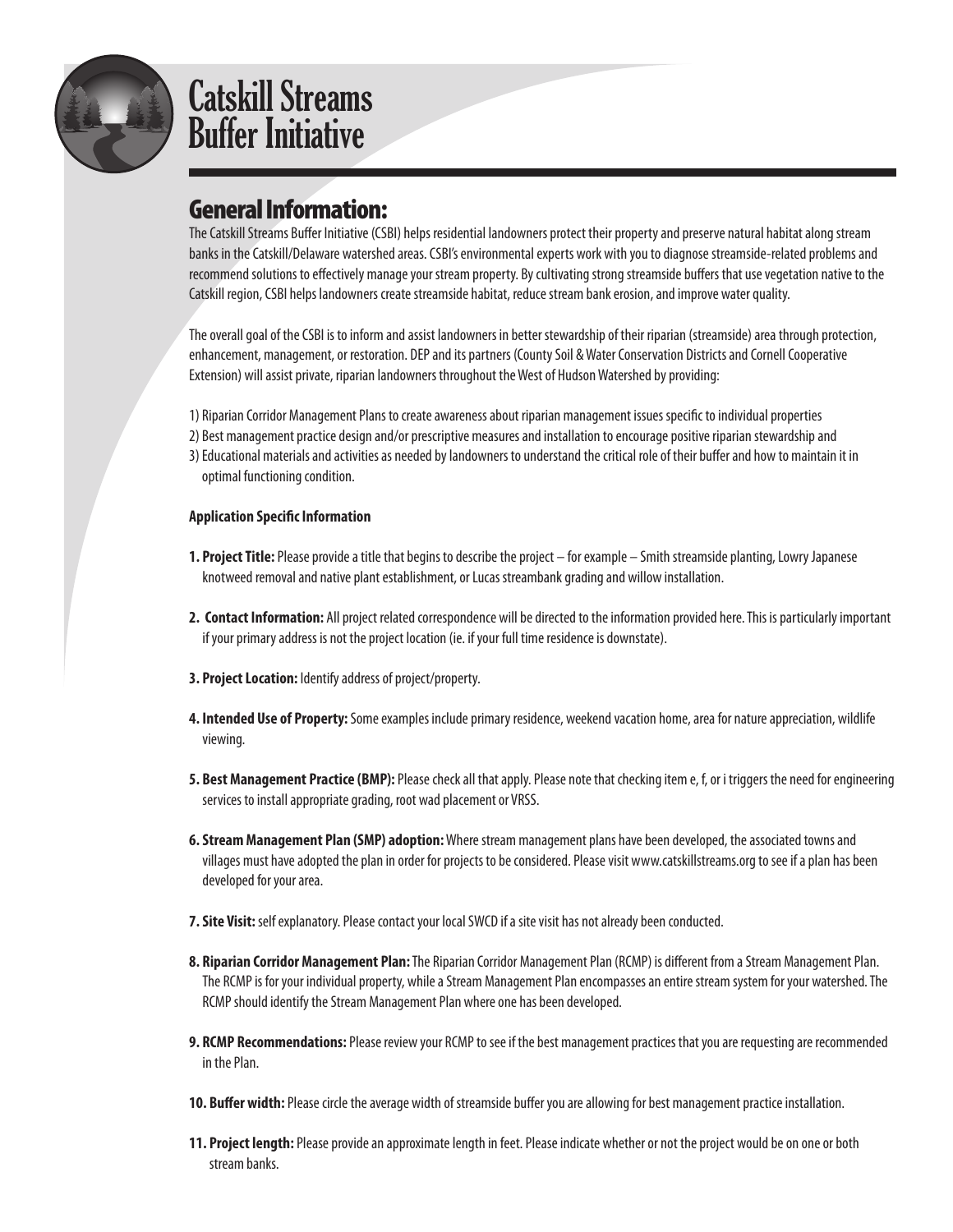

- **12. Landowner agreement:** We must ensure the project partners are allowed access for project installation and monitoring. Before any projects can be initiated, we must receive a signed landowner agreement.
- **13. Landowner Project Support:** Best management practice stewardship by landowners is one of the goals of the Catskill Streams Buffer Initiative. We understand that not every landowner can provide monetary assistance to a project, but we hope that the landowner will think creatively about how to be involved. Evaluation of your Grant application is based, in part, on the landowner support.
- **14. Workshop Participation:** Another goal for the Initiative is that streamside landowners understand the importance of streamside buffers. Please indicate your interest in attending future workshops organized by your CSBI Coordinator.
- **15. Parcel location:** A portion of application ranking is based on your property's distance from a stream and an existing forest, wetland or stream restoration project. Your parcel does not have to be located directly adjacent to a stream to receive assistance, but it does need to lie within the mapped buffer area. Consult your CSBI Coordinator to check the map for eligibility.
- **16. Program Participation:** An additional purpose of CSBI is to target landowners that do not qualify for other watershed assistance programs. Participation in other watershed programs does not make your application ineligible; it just won't be scored as high as an applicant who cannot participate in any other programs.
- **17. CSBI Participation:** Landowners may receive assistance from CSBI for multiple projects, but the lifetime assistance cap is \$150,000. CSBI ranks new applicants higher in order to promote program implementation across a broad array of properties.
- **18. Non-native, invasive species:** The presence of non-native, invasive species on a parcel can threaten the success of native plant establishment. An invasive species management plan would need to be in place prior to planting native species. If invasive species cover the majority of the project area, successful project installation may not be possible.
- **19. Project Description:** In your own words, please describe you project and the issues you wish to address. If this project is to address an amount of stream bank erosion, please describe the rate of erosion you have experienced. How high is the eroding bank? When does it seem to erode?
- **20. Project goals:** We want to ensure that we understand your personal goals for the project prior to installation. Here are some examples of project goals. Please list all that interest you.

Create new streamside buffer. Enhance existing buffer. Install understory. Reduce stream bank erosion. Improve aesthetics. Enhance wildlife habitat. Improve stream access. Improve water quality. Slow down surface runoff. Filter excess nutrients or pollutants. Add native species. Improve fish habitat.

**21. Additional details:** Are there any special considerations about the project? Would you allow your project to be used as a demonstration project? How many trees, shrubs, herbaceous plugs or live stakes/posts do you want installed? What type of species do you want to use? Are there any species you would NOT like to use? If you would like native seed establishment, do you want grasses only or wildflowers, too?

Additional Information – for additional information or assistance with application contact CSBI Coordinator info here.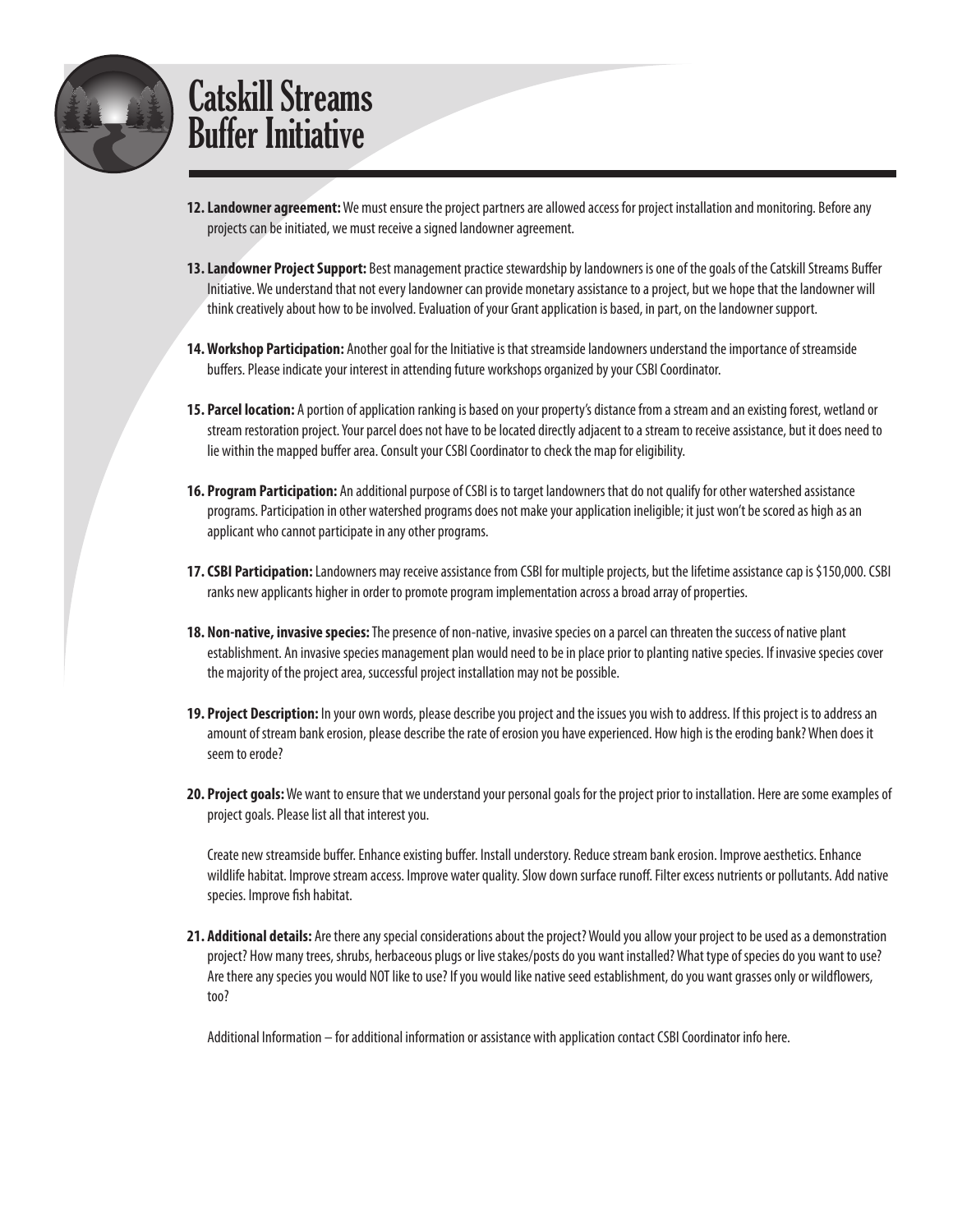

#### Cover Page: Application Deadline: October 1st (with the exception of February 1st, 2010)

| 1. Project Title:                                                                                                                                                        |                                                                        |
|--------------------------------------------------------------------------------------------------------------------------------------------------------------------------|------------------------------------------------------------------------|
| 2. Project Contact Person (if different from landowner):                                                                                                                 |                                                                        |
| Telephone Number/Fax of Project Contact Person:                                                                                                                          |                                                                        |
| Landowner:                                                                                                                                                               |                                                                        |
| <b>Mailing Address</b>                                                                                                                                                   |                                                                        |
| Street:                                                                                                                                                                  |                                                                        |
| City:                                                                                                                                                                    | Zip Code:<br>State:                                                    |
| County:                                                                                                                                                                  |                                                                        |
| Telephone:                                                                                                                                                               | Fax:                                                                   |
| E-mail:                                                                                                                                                                  |                                                                        |
| 4. What is the primary or intended use of the property:                                                                                                                  |                                                                        |
|                                                                                                                                                                          |                                                                        |
| 5. What best management practice(s) are you applying for (check all that apply)?                                                                                         |                                                                        |
| $\Box$ a. Native Tree/shrub planting<br>b. Native Herbaceous plug planting                                                                                               | $\Box$ g. Live fascine/stake/post planting<br>$\Box$ h. Brush layering |
| c. Native seed establishment (grasses/wildflower)                                                                                                                        | $\Box$ i. Vegetated Reinforced Slope Stabilization (VRSS)              |
| d. Joint planting of existing rip-rap                                                                                                                                    | $\Box$ j. Invasive species removal                                     |
| $\Box$ e. Stream bank grading                                                                                                                                            | $\Box$ k. Sod mat installation                                         |
| $\Box$ f. Root wad placement                                                                                                                                             | $\Box$ I. Other (please describe):                                     |
| 6. Did the Municipality in which project is proposed adopt a Stream Management Plan? $\Box$ Yes $\Box$ No                                                                |                                                                        |
| 7. Has a Catskill Streams Buffer Initiative Coordinator visited your property? $\Box$ Yes $\Box$ No                                                                      |                                                                        |
| 8. Do you have a completed Riparian Corridor Management Plan (or something similar) developed for your property? $\Box$ Yes $\Box$ No                                    |                                                                        |
| 9. Are the practices checked above specifically recommended in the Plan? $\Box$ Yes $\Box$ No                                                                            |                                                                        |
| 10. On average, how wide a streamside buffer are you willing to dedicate to the above practices?<br>Less than: $\Box$ 25ft $\Box$ 25-50ft $\Box$ 50-100ft $\Box$ 100ft + |                                                                        |
|                                                                                                                                                                          | . Does it cover one side of the stream or two? $\Box$ One $\Box$ Two   |